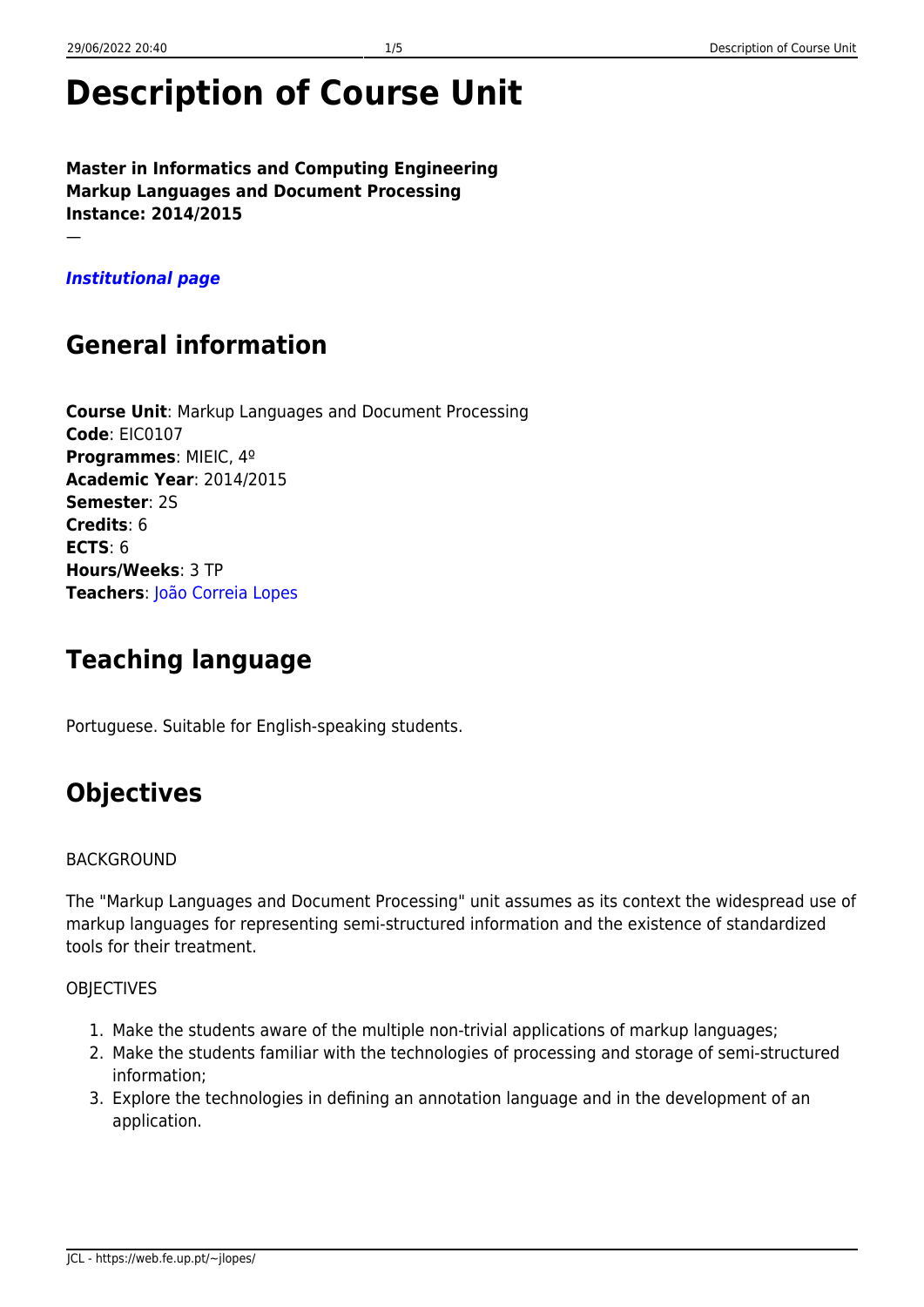### **Skills and learning outcomes**

On completion of this course, the student should be able to:

- Identify the use of markup languages in documents, in data repositories and in applications;
- Create models for XML documents;
- Tell the difference between a standardised language for an application domain and the ad-hoc uses of markup languages;
- Design a markup language to support a document type or the data for an application;
- Evaluate and compare XML-based and other solutions to support application data interchange;
- Design XSL stylesheets to transform documents;
- Interpret the results of document processing with XML-based technologies;
- Use a native XML database and take advantage of its query functions;
- Compare data organisation in markup models with the relational model and translate data between both models;
- Generate a markup model for data in an application domain, store a dataset and query it;
- Compare markup languages to other document and data representations with respect to the support to data preservation along technological change;
- Relate web documents with the metadata that describes or links them;
- Compare semantic web based services with simpler approaches to resource description;
- Develop an XML-based prototype application involving the use of a dialect and document processing.

#### **Work mode**

Classroom.

#### **Previous knowledge**

Students must have basic skills in markup languages and technologies.

#### **Program**

- Design of markup languages. Analysis of existing languages for different domains.
- Querying XML documents. The XPath language. The XQuery language.
- XML document transformation with XSLT. XML presentation with XSL-FO.
- XML processing in applications. The standard interfaces DOM and SAX.
- Storage of XML in native XML databases. XML storage in object-relational databases.
- Introduction to the Semantic Web. RDF, OWL, Linked Open Data.

# **Main bibliography**

• Anders Møller, Michael I. Schwartzbach; An Introduction to XML and Web Technologies, Addison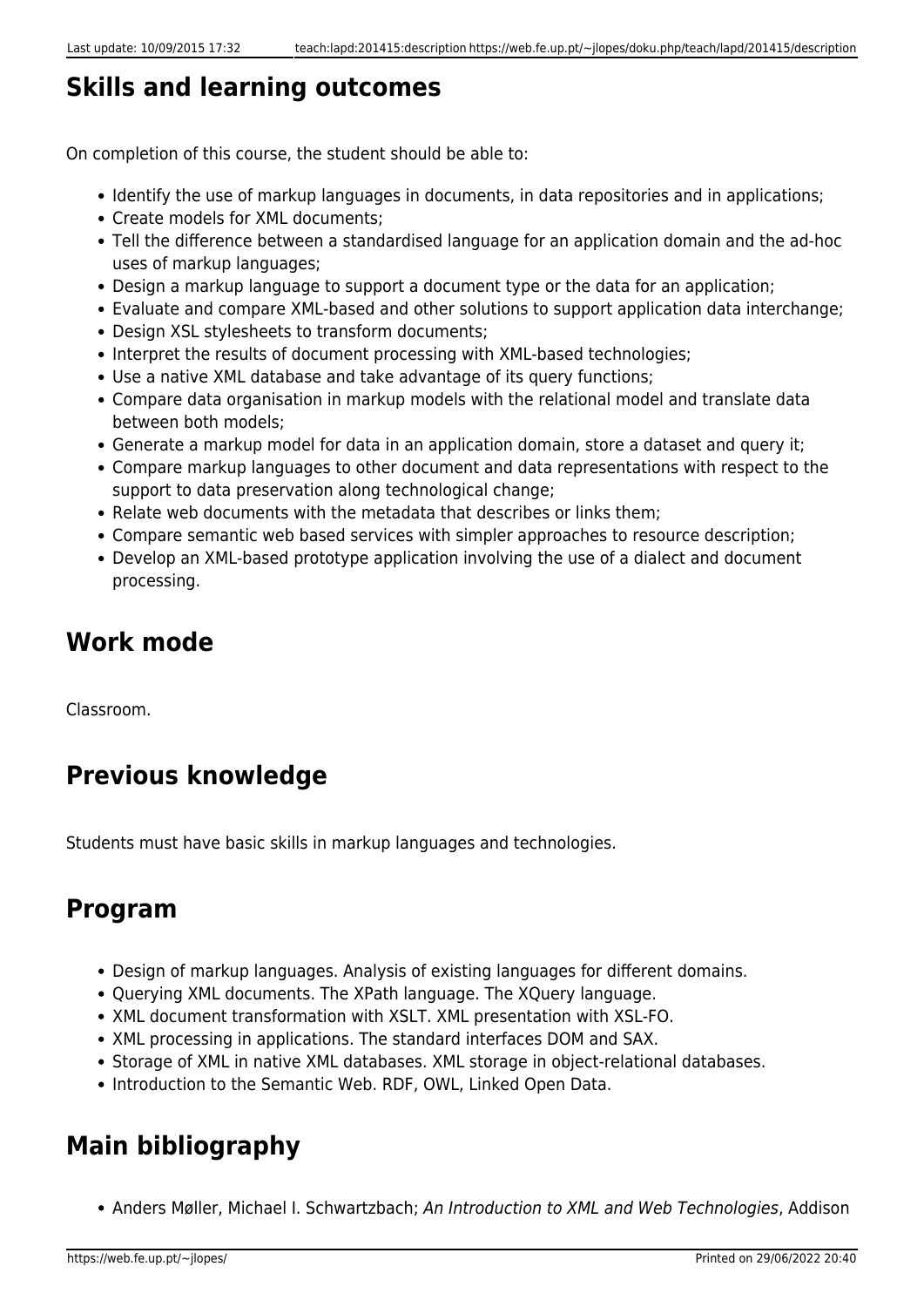Wesley Professional, 2006. ISBN: 0321269667 [Biblioteca](http://aleph.fe.up.pt/F/-?func=find-b&find_code=SYS&request=000074209)

# **Complementary bibliography**

- Neil Bradley, The XML Companion, Addison-Wesley, 3rd Edition, 2002, ISBN: 0-201-77059-8. **[Biblioteca](http://aleph.fe.up.pt/F/-?func=find-b&find_code=SYS&request=000050335)**
- · José Carlos Ramalho, Pedro Henriques; XML e XSL & mdash; da Teoria à Prática, FCA Editora, 2002, ISBN: 972-722-347-8. [Biblioteca](http://aleph.fe.up.pt/F/-?func=find-b&find_code=SYS&request=000057949)
- Elliotte Rusty Harold, W. Scott Means, XML in a Nutshell, O'Reilly, Third Edition, 2004, ISBN: 0-596-00292-0. [Biblioteca](http://aleph.fe.up.pt/F/-?func=find-b&find_code=SYS&request=000057950)
- Grigoris Antoniou and Frank van Harmelen, A Semantic Web Primer, 2nd edition, The MIT Press, 2008, ISBN: 9780262018289

# **Teaching procedures and learning activities**

Lectures include theoretical presentation of the course subjects and practical sessions where proposed research topics are discussed with the students and practical coursework is reported.

# **Support software**

- eXist
- oXygen
- XML Spy

# **Keywords**

Physical sciences > Computer science > Informatics

# **Evaluation type**

Distributed evaluation without final exam

#### **Evaluation and occupation components**

The practical work is broken down into three components with the delivery of a small scientific paper and a presentation and discussion.

The theoretical concepts are evaluated through the individual response to 4 questionnaires.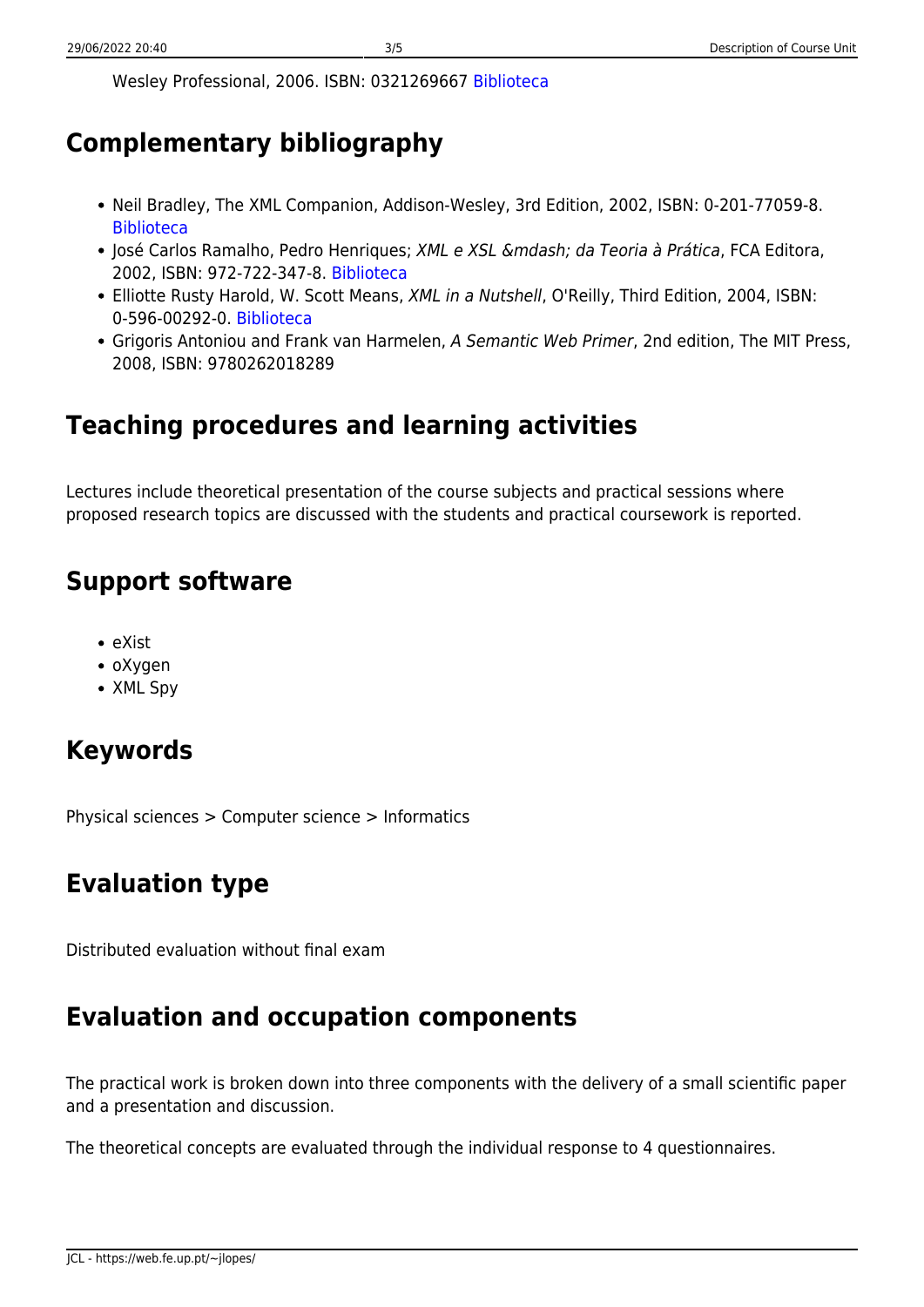#### **Evaluation components**

| <b>Description</b>                   | <b>Type</b>     |     | Time (hours) Conclusion date |
|--------------------------------------|-----------------|-----|------------------------------|
| Teaching classes (estimated)         | <b>lectures</b> | 42  |                              |
| Quiz #1: storage                     | Questionnaire   | 0   | 12/03/2015                   |
| Project proposal (D1)                | Work            | 27  | 26/03/2015                   |
| Quiz #2: XQuery                      | Questionnaire   | 0   | 09/04/2015                   |
| Quiz #3: XSLT                        | Questionnaire   | 0   | 23/04/2015                   |
| Architecture and prototype (D2) Work |                 | 33  | 30/04/2015                   |
| Quiz #4: RDF                         | Questionnaire   | 0   | 28/05/2015                   |
| <b>XML</b> application (D3)          | Work            | 60  | 04/06/2015                   |
|                                      | Total:          | 162 |                              |

#### **Occupation components**

Practical work 126 Classes 36

#### **Admission to exams**

n/a

#### **Final grade**

Classification = 70% Practical assignments + 30% Questionnaires, where: Practical assignments = 20% D1 + 30% D2 + 50% D3.

The practical work will be assessed through the documentation submitted up to their due dates established in the course plan, the participation in the presentations and through the developed XMLbased application.

The individual questionnaires last for 20 minutes and take place during class.

The minimum required to pass the course is 40% in each of the deliverables and presentations of practical assessment (D1 to D3) and 40% on average of the Quiz #1 to Quiz #4 questionnaires related theoretical subjects. There is no recovery exam.

This course, given its nature, is not eligible for evaluation in a single moment, so the practical work evaluation cannot be replaced by taking an exam.

# **Special assignments**

There are no special works or tests.